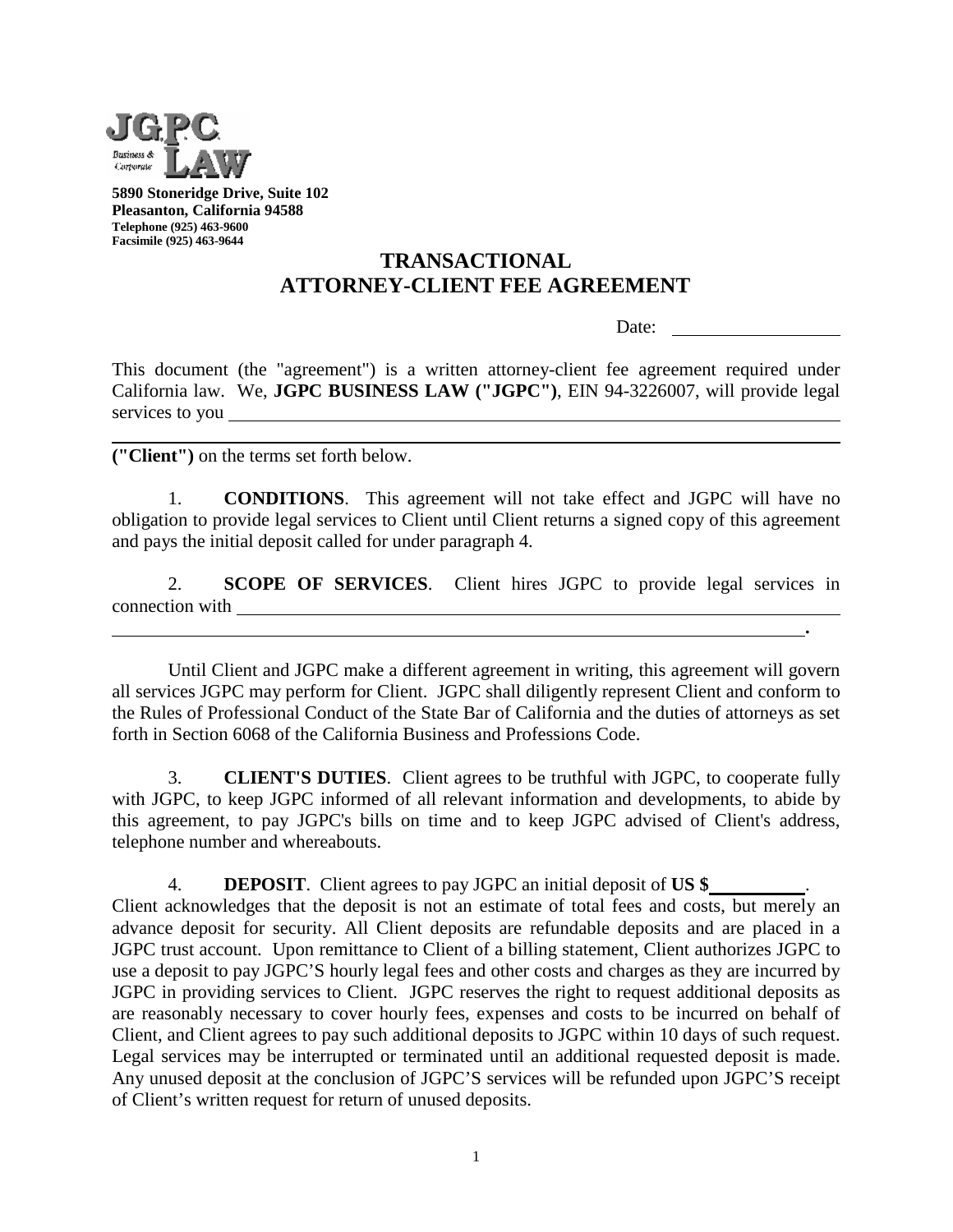5. **LEGAL FEES AND BILLING PRACTICES**. Client agrees to pay JGPC at JGPC'S prevailing hourly rates for all time spent on Client's projects by JGPC'S legal personnel. JGPC'S hourly rates for attorneys and other members of JGPC'S professional staff are based on an individual's efficiency, expertise and experience. Currently JGPC'S hourly billing rates range from \$200.00/hr. for associates to \$400.00/hr. for senior associates and partners. The base billing rates for all JGPC attorneys will be increased by \$25 an hour for all trial and arbitration services and other types of litigation work. JGPC'S hourly rates for law clerks, legal assistants and paralegals range from \$75.00/hr. for legal assistants to \$175.00/hr. for senior paralegals. JGPC reserves the right to raise the hourly rates of its attorneys and other legal staff upon a minimum of thirty (30) days advanced notice to Client. The time charged to a Client will include the time Attorney spends on telephone calls relating to Client's matter, including calls with Client and other parties and attorneys. The legal personnel assigned to Client's matter may confer among themselves about the matter, as required and appropriate. When they do confer, each person will charge for the time expended, as long as the work done is reasonably necessary and not duplicative. Likewise, if more than one of the legal personnel attends a meeting or other proceeding, each will charge for the time spent. Attorneys will charge for travel time, both local and out of town.

6. **COSTS AND OTHER CHARGES**. JGPC may incur various costs and expenses in performing legal services under this agreement. Client agrees to pay for those costs and expenses in addition to the hourly fees. These costs and expenses commonly include filing fees, document search and copying fees, fees fixed by law or assessed by courts and other agencies, long distance telephone calls, messenger and other delivery fees, postage, parking and other local travel expenses, photocopying and other reproduction costs, out of pocket charges for computer research time and other similar items. All costs and expenses will be charged at JGPC'S cost. JGPC is hereby authorized and directed to employ such specialists as may be required, such as expert consultants, investigators, accountants, clerical staff, and other attorneys to aid and assist JGPC in serving the Client and Client agrees to pay such fees and charges.

7. **BILLING STATEMENTS**. A monthly billing summarizing services performed, fees charged, and costs incurred shall be provided to Client. **Payment is due within 15 days of issuance of the bill and balances outstanding for 30 days shall be deemed delinquent.** Client agrees that delinquent status may, at the election of JGPC, result in an interruption or termination of service. A finance charge will be assessed against balances remaining due beyond 30 days. This finance charge is calculated on the statement by multiplying the overdue principal balance by the monthly periodic rate of 0.833% (10% annual percentage rate). All attorney time and paralegal time necessary to collect past due balances, whether or not legal proceedings are initiated, shall be charged to Client at the established hourly rates. In the event that a legal proceeding is brought on an outstanding balance, the prevailing party shall be entitled to reasonable costs and attorneys' fees in accordance with paragraph 10 below. In the event that JGPC represents itself during such a proceeding and is the prevailing party, JGPC shall be entitled to an award of attorneys' fees equivalent to its established rate for such services.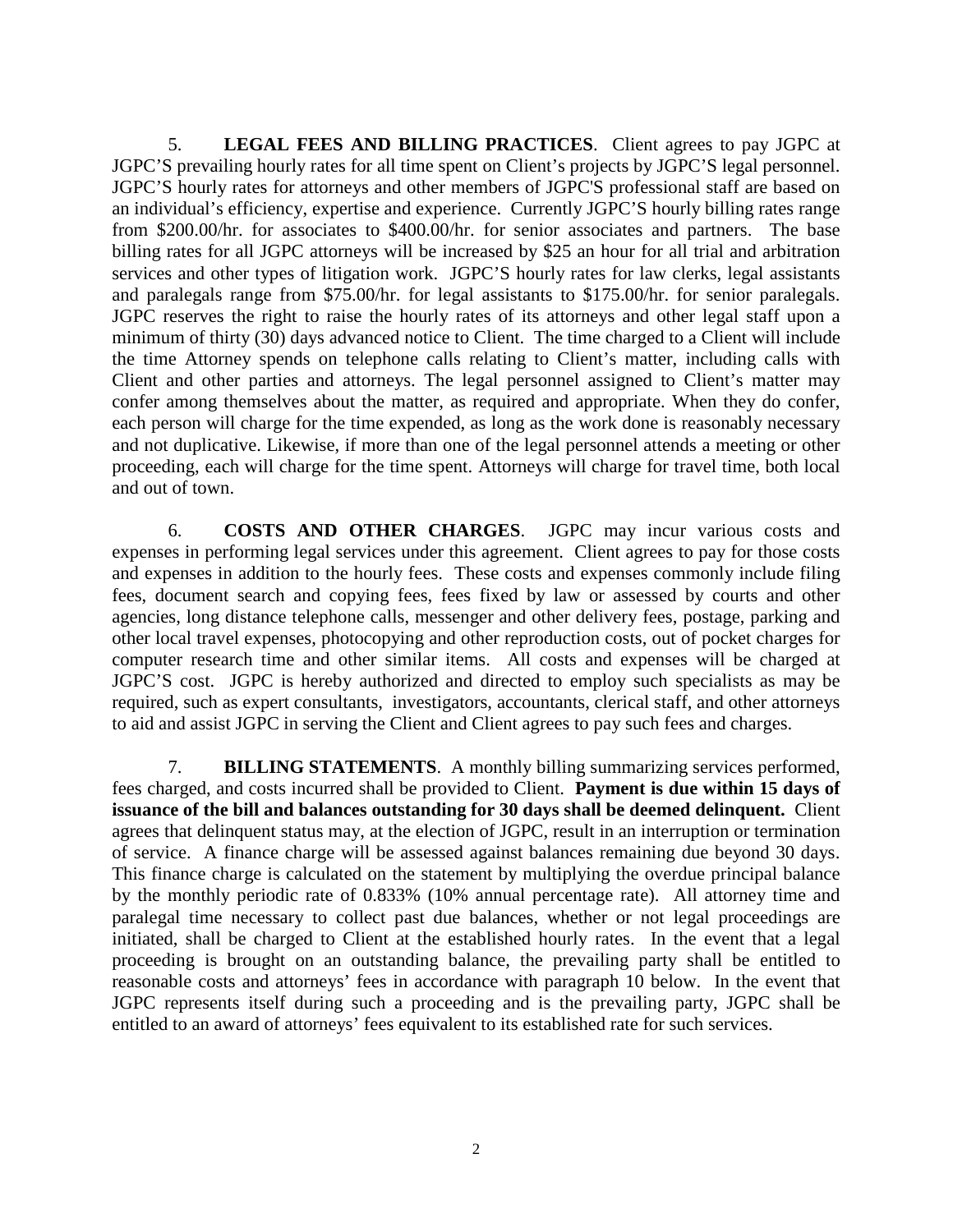8. **DISCHARGE AND WITHDRAWAL**. Client may discharge JGPC at any time. JGPC may withdraw with Client's consent or for good cause. Good cause includes breach of this agreement, Client's refusal to cooperate with JGPC or to follow JGPC's advice on a material matter or any other fact or circumstances that would render JGPC'S continuing representation unlawful or unethical.

When JGPC'S services conclude, all unpaid charges will immediately become due and payable. After JGPC'S services conclude, JGPC will, upon Client request, deliver Client's file to Client along with any funds or property of Client in JGPC'S possession.

9. **DISCLAIMER OF GUARANTEE AND ESTIMATES**. Nothing in this agreement and nothing in JGPC'S statements to Client should be construed as a promise or guarantee about the outcome of work to be performed for Client. JGPC makes no such promises or guarantees. Client recognizes that JGPC can only use JGPC'S best efforts and diligence and that JGPC does not guarantee the results of any representation or the time and/or resources that it will take to complete any project. Comments by JGPC attorneys about the potential outcome of Client's project are expressions of opinion only. Any estimate of fees given by JGPC is not a guarantee. Actual fees may vary from estimates given.

10. **RESOLUTION OF DISPUTES**. Prior to commencing any court action for recovery of JGPC's fees and costs under this agreement, JGPC shall forward a written notice to Client informing Client of Client's right to arbitration as provided in Section 6201 of the Business & Professions Code. Client will have thirty (30) days after receipt of said notice to request arbitration of the dispute. Client's failure to request arbitration within the specified time shall be deemed a waiver of Client's right to arbitration, entitling JGPC to commence a court action under this agreement.

In the event that it becomes necessary for a suit to be brought to enforce any of the terms of this agreement, it is agreed that the jurisdiction and venue shall be in a court of competent jurisdiction in the County of Alameda, State of California, and the prevailing party shall be entitled to all costs incurred as well as attorney's fees.

11. **EFFECTIVE DATE**. This agreement will take effect when Client has satisfied the conditions stated in paragraph 1, but its effective date will be retroactive to the date JGPC first provided services to Client. The date at the beginning of this agreement is for reference only. Even if this agreement does not take effect, Client will be obligated to pay JGPC the reasonable value of any services JGPC may have performed for Client.

12. **ENTIRE AGREEMENT**. This document contains the entire agreement between the parties and there are no representations or warranties not herein contained.